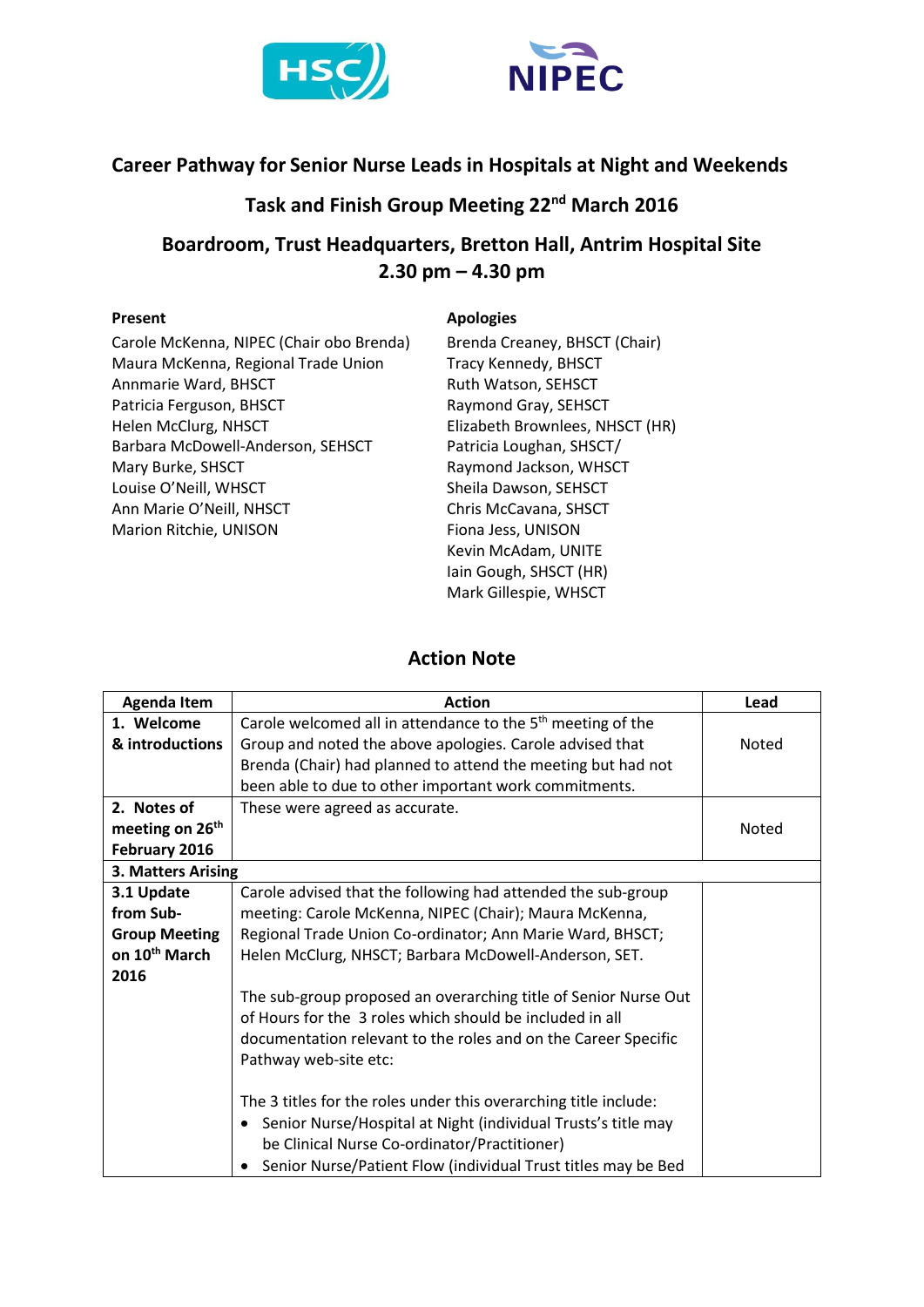



|                     | Manager or Night Sister)                                                                 |              |
|---------------------|------------------------------------------------------------------------------------------|--------------|
|                     | Senior Nurse/Hospital at Night & Patient Flow (individual<br>$\bullet$                   |              |
|                     | Trust titles may be Patient Flow Co-ordinator, Senior                                    |              |
|                     | Nurse/Duty Manager or Clinical Nurse Co-                                                 |              |
|                     | ordinator/Practitioner).                                                                 |              |
|                     |                                                                                          |              |
|                     | The sub-group members also focused on refining the following:                            |              |
|                     | Career Pathways, Job Descriptions and Competencies for the 3                             | Noted        |
|                     | roles. The sub-group discussed experience required for each role                         |              |
|                     | and suggested a minimum of 5 years (including $1 \text{ } \textcircled{a}$ Band 6) in an |              |
|                     | acute adult setting should be included in the job specification for                      |              |
|                     | each.                                                                                    |              |
|                     |                                                                                          |              |
|                     | Carole agreed to revise the 3 draft career pathways and job                              | Carole/All   |
|                     | descriptions and circulate to the T&F Group seeking feedback                             |              |
|                     | and comments prior to the next meeting.                                                  |              |
| 3.2. Career         | Carole advised that following revisions from the Sub-Group                               |              |
| <b>Pathways</b>     | meeting, she had circulated the revised 3 draft career pathways                          |              |
|                     | (Senior Nurse/H@N, Senior Nurse/Patient Flow and Senior                                  |              |
|                     | Nurse/H@N & Patient Flow) to the Task and Finish Group                                   |              |
|                     | members on 21 <sup>st</sup> March 16, seeking final comments.                            |              |
|                     |                                                                                          |              |
|                     | It was agreed that Carole should add 'ward sister/charge nurse                           | Carole       |
|                     | and development of expertise in a specialist field or area' as                           |              |
|                     | career opportunities to all 3 Career Pathways.                                           |              |
|                     |                                                                                          |              |
|                     | Marion suggested the criteria for the roles should be less than a                        |              |
|                     | minimum of 5 years post-reg experience and should not include                            |              |
|                     | 1 year at Band 6. The other members in attendance felt the                               |              |
|                     | criteria were required due to the level of seniority and                                 |              |
|                     | responsibility of these roles.                                                           |              |
|                     | It was agreed that the Group members would consult with their                            | All          |
|                     | respective stakeholders re the criteria and Carole would liaise                          |              |
|                     | with the Regional HR representative on the Group to help inform                          |              |
|                     | the final job descriptions at the next meeting.                                          |              |
| 3.3 Job             | Carole advised that following revisions from the Sub-Group                               |              |
| <b>Descriptions</b> | meeting, she had circulated revised job descriptions and                                 |              |
| (core elements)     | competence assessment tools for2 roles (Senior Nurse/H@N and                             |              |
|                     | Senior Nurse/Patient Flow) to the Task and Finish Group                                  |              |
| 3.4                 | members on 21 <sup>st</sup> March 16, seeking final comments.                            |              |
| Competence          |                                                                                          |              |
| <b>Assessment</b>   | Anne Marie O'Neill recommended strengthening the wording in                              | Noted        |
| <b>Tools</b>        | the job description for the Senior Nurse H@N role to reflect                             |              |
|                     | responsibility for managing the hospital.                                                |              |
|                     |                                                                                          |              |
|                     | AnnMarie agreed to liaise with Group members to refine drafts                            | AnnMarie/All |
|                     | and circulate to the Group for comments in advance of the next                           |              |
|                     | meeting.                                                                                 |              |
|                     | Helen agreed to liaise with Anne Marie, Mary and Patricia to                             | Helen/All    |
|                     | refine drafts and circulate to the Group for comments in advance                         |              |
|                     | of the next meeting.                                                                     |              |